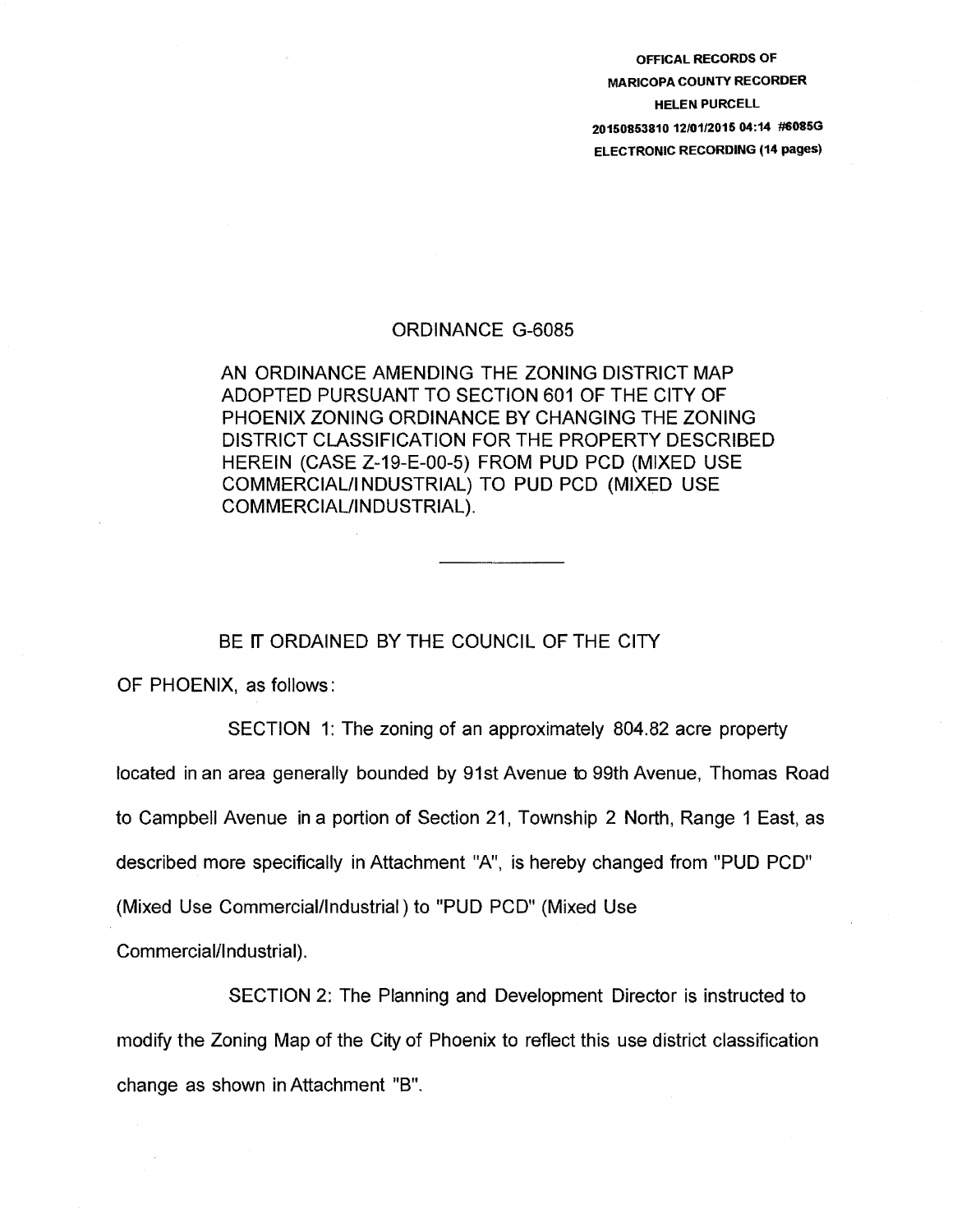SECTION 3: Due to the site's specific physical conditions and the use

district applied for by the applicant, this rezoning is subject to the following

stipulations, violation of which shall be treated in the same manner as a violation of

the City of Phoenix Zoning Ordinance:

1. An updated Development Narrative for the Algodon PUD reflecting the changes approved through this request shall be submitted to the Planning and Development Department within 30 days of City Council approval of this request. The updated Development Narrative shall be consistent with

Development Narrative date stamped August 27, 2015, as modified by the following stipulations.

- A. Right-of-way totaling 60-feet shall be conditionally dedicated for Campbell Avenue from the 93rd Avenue alignment to 95th Avenue, as approved by the Planning and Development Department. The conditional right-of-way may be required to be fully dedicated premised upon the traffic impact study results for the Algodon PUD PCD future development located south of Campbell Avenue.
- 2. The property owner shall record a Notice to Prospective Purchasers of Proximity to Airport in order to disclose the existence and operational characteristics of the City of Glendale Airport to future owners or tenants of the property. The form and content of such documents shall be according to the templates and instructions provided which have been reviewed and approved by the City Attorney .
- 3. The applicant shall submit a revised Traffic Impact Study to the Street Transportation Department and the Planning and Development Department prior to preliminary site plan review for the first phase of development. The applicant shall be responsible for any dedications and required improvements as recommended by the approved Traffic Impact Study and as approved by Planning and Development Department and the Street Transportation Department.
- 4. The developer shall construct all streets within and adjacent to the development with paving, curb, gutter, sidewalk, curb ramps, streetlights, median islands, landscaping and other incidentals as per plans approved by the Planning and Development Department. All improvements shall comply with all ADA accessibility standards.
- 5. Prior to preliminary site plan approval, the landowner shall execute a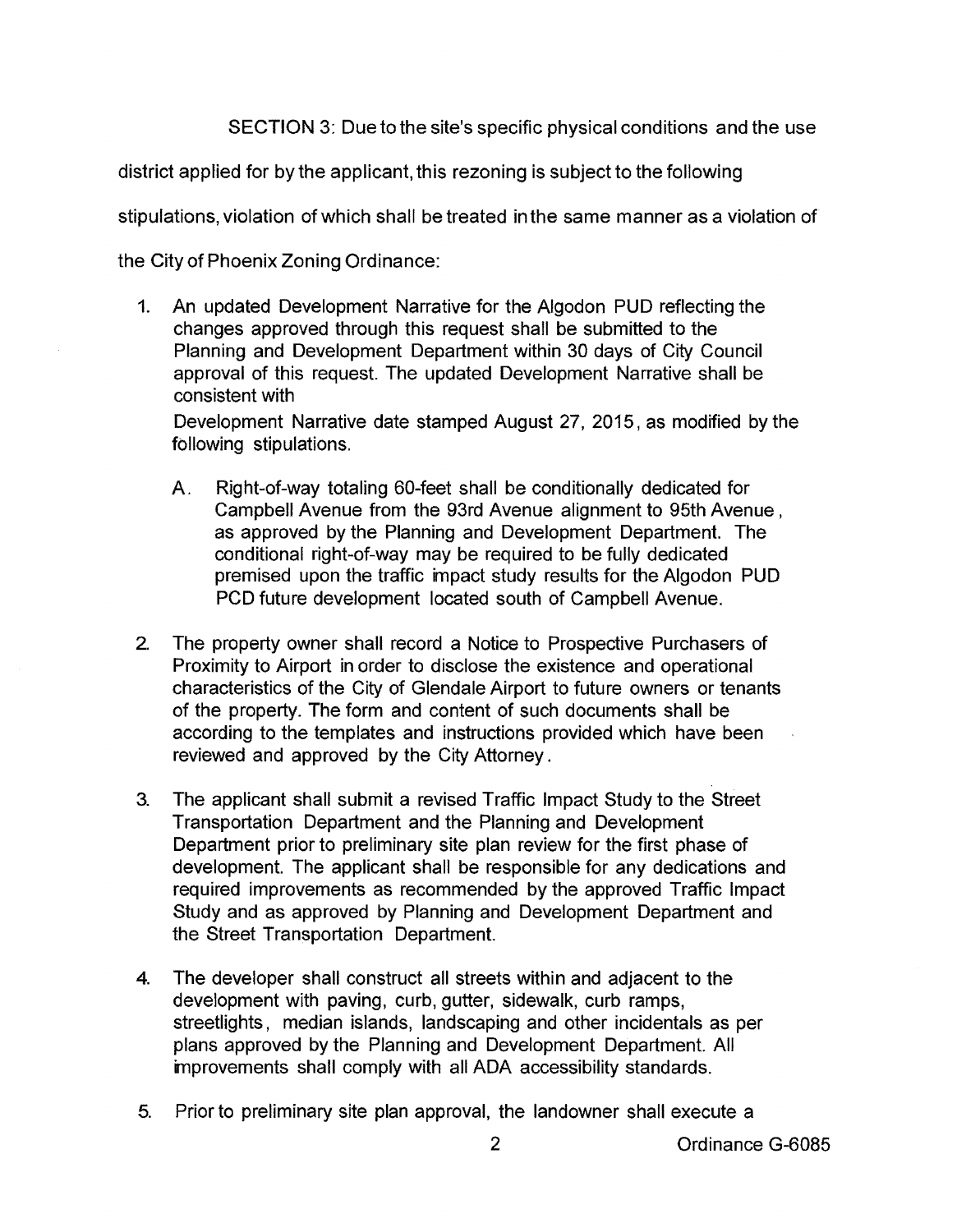Proposition 207 waiver of claims in a form approved by the City Attorney's Office. The waiver shall be recorded with the Maricopa County Recorder's Office and delivered to the City to be included in the rezoning application file for record.

SECTION 4: If any section, subsection, sentence, clause, phrase or portion of this ordinance is for any reason held to be invalid or unconstitutional by the decision of any court of competent jurisdiction, such decision shall not affect the validity of the remaining portions hereof.

PASSED by the Council of the City of Phoenix this 18th day of November,

2015.

ATTEST: \_ City Clerk APPROVED AS TO FORM: Acting City Attorney  $pm$ REVIEWED BY: City Manager

PL:tm1:1209228v1 (CM#69) (Item #124) 11/18115

Attachments : A - Legal Description (1 Page) B-Ordinance Location Map(1 Page)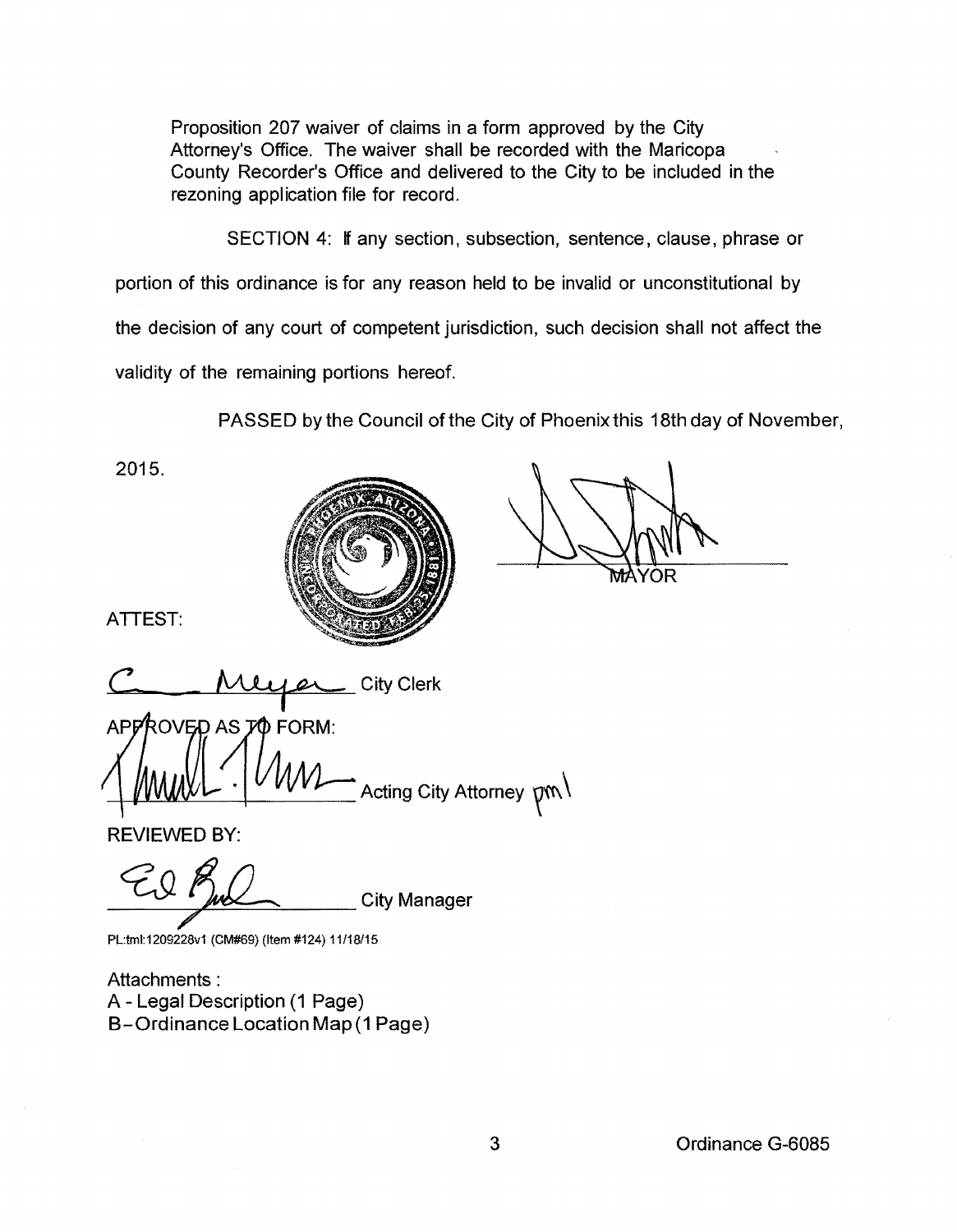## ATTACHMENT A

### LEGAL DESCRIPTION FOR Z-19-E-00-5

#### Parcel 1 (PUD Parcel 1 East)

A portion of "Aigodon Medical Office Park" as recorded in Book 978 of Maps, Page 34, records of Maricopa County and "Map of Dedication for 93rd Avenue Alignment", as recorded in Book 983 of Maps, Page 31, records of Maricopa County and a portion of the East half of Section 28, Township 2 North, Range 1 East of the Gila and Salt River Base and Meridian, Maricopa County, Arizona described as follows:

Commencing at the Southeast corner of said Section 28 marked by a City of Phoenix brass cap in a handhole;

Thence South 88 degrees 30 minutes 33 seconds West along the South line of said East half of Section 28 a distance of 1 ,325.00 feet to a point on the centerline of 93rd Avenue as described in said Book 978 of Maps, Page 34, records of Maricopa County, Arizona;

Thence along said centerline North 01 degrees 29 minutes 27 seconds West a distance of 501.79 feet to the Point of Beginning;

Thence along said centerline as follows;

Thence continuing North 01 degrees 29 minutes 27 seconds West a distance of 98.21 feet to a point on the arc of a non- tangent curve whose center bears North 01 degrees 29 minutes 27 seconds West a distance of 400.00 feet;

Thence Northwesterly along the arc of said curve through a central angle of 90 degrees 00 minutes 00 seconds and an arc length of 628.32 feet;

Thence North 01 degrees 29 minutes 27 seconds West a distance of 100.00 feet to the beginning of a tangent curve whose center bears North 88 degrees 30 minutes 33 seconds East a distance of 400.00 feet;

Thence Northeasterly along the arc of said curve through a central angle of 45 degrees 01 minutes 17 seconds and an arc length of 314.31 feet;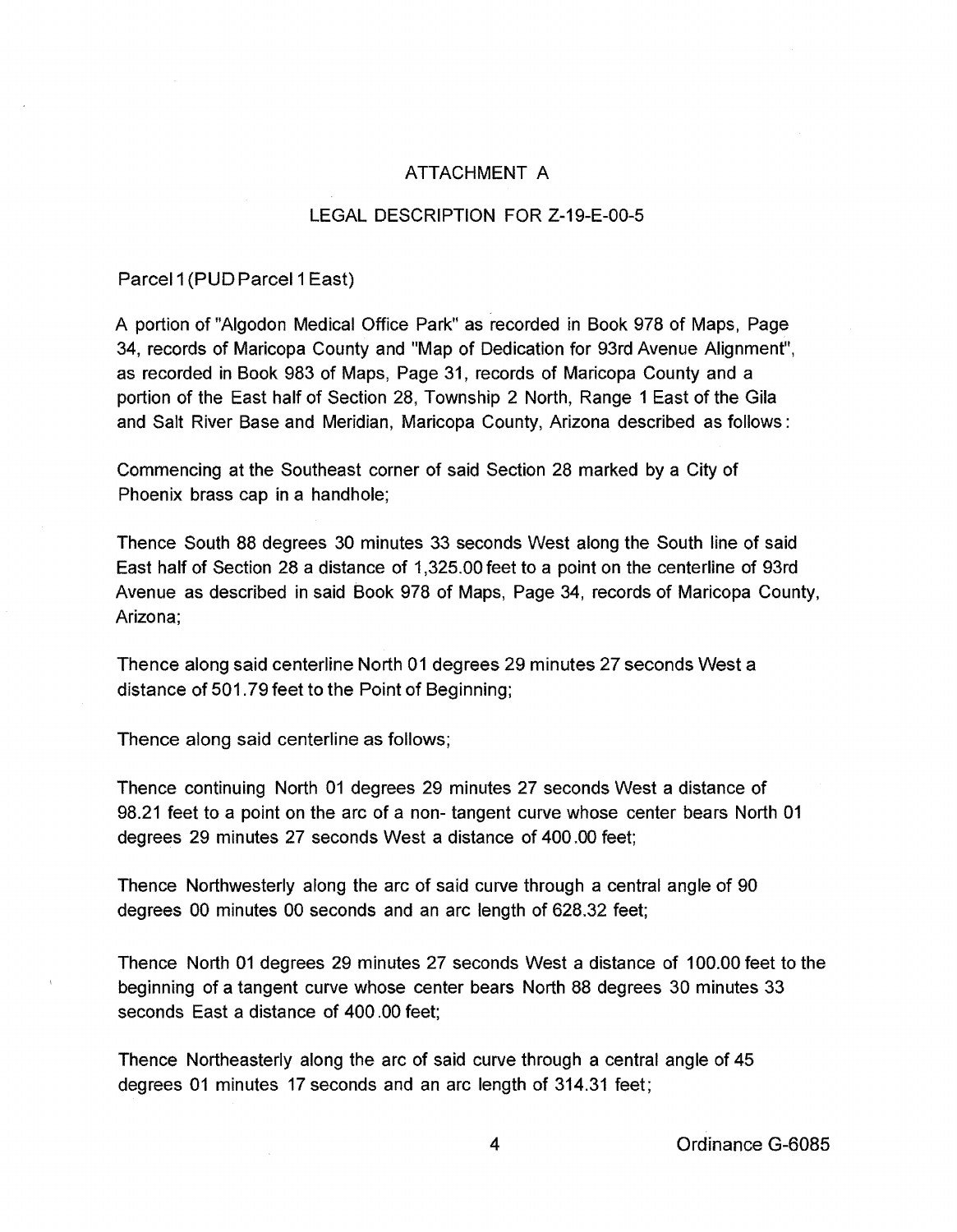Thence North 43 degrees 31 minutes 50 seconds East a distance of 230.37 feet to the beginning of a tangent curve whose center bears North 46 degrees 28 minutes 10 seconds West a distance of 500.00 feet;

Thence Northeasterly along the arc of said curve through a central angle of 43 degrees 16 minutes 58 seconds and an arc length of 377.71 feet;

Thence North 00 degrees 14 minutes 52 seconds East a distance of 815.18 feet to a point on the centerline of that particular water and sewer easement as described in Book 983 of Maps, Page 31, records of Maricopa County, Arizona, said point also being the beginning of a tangent curve whose center bears South 89 degrees 45 minutes 08 seconds East a distance of 1000.00 feet;

Thence Northerly along the arc of said curve through a central angle of 11 degrees 42 minutes 25 seconds and an arc length of204.33 feet;

Thence along last said centerline as follows:

Thence North 11 degrees 57 minutes 17 seconds East a distance of 150.00 feet to the beginning of a tangent curve whose center bears North 78 degrees 02 minutes 43 seconds West a distance of 500.00 feet;

Thence Northerly along the arc of said curve through a central angle of 26 degrees 05 minutes 36 seconds and an arc length of 227.71 feet;

Thence North 14 degrees 08 minutes 19 seconds West a distance of 200.61 feet to the beginning of a tangent curve whose center bears North 75 degrees 51 minutes 41 seconds East a distance of 500.00 feet;

Thence Northerly along the arc of said curve through a central angle of 14 degrees 23 minutes 30 seconds and an arc length of 125 .59 feet;

Thence North 00 degrees 15 minutes 11 seconds East a distance of 776.99 feet to the beginning of a tangent curve whose center bears South 89 degrees 44 minutes 49 seconds East a distance of 500.00 feet;

Thence Northerly along the arc of said curve through a central angle of 12 degrees 52 minutes 31 seconds and an arc length of 112.36 feet;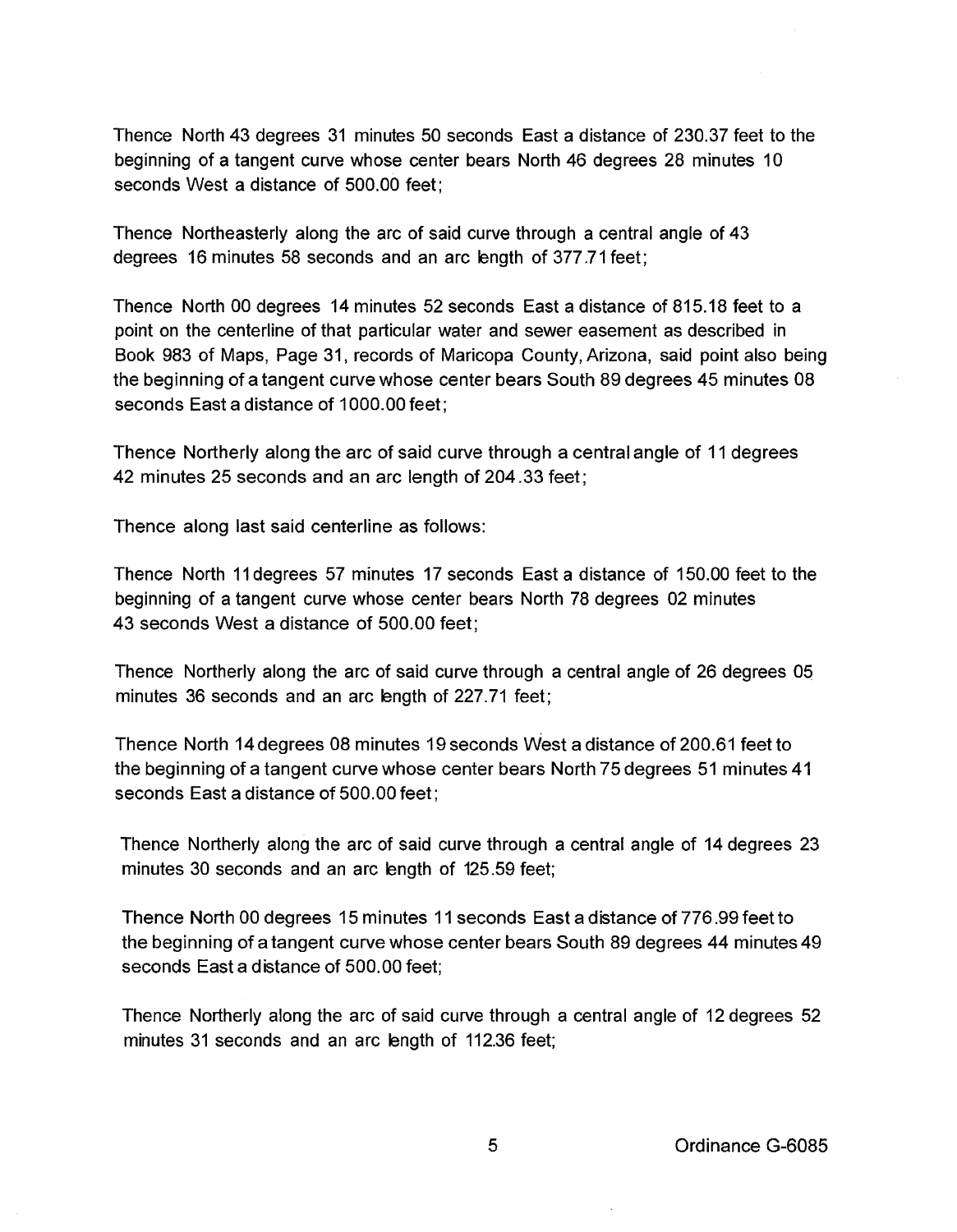Thence North 13 degrees 07 minutes 42 seconds East a distance of 188.55 feet to the beginning of a tangent curve whose center bears North 76 degrees 52 minutes 18 seconds West a distance of 500.00 feet;

Thence Northerly along the arc of said curve through a central angle of 14 degrees 49 minutes 21 seconds and an arc length of 129.35 feet;

Thence North 01 degrees 41 minutes 39 seconds West a distance of 496.48 feet to a point on the North line of said East half of Section 28 from which the North quarter corner of said Section 28 bears South 88 degrees 18 minutes 16 seconds West a distance of 1325.93 feet;

Thence North 88 degrees 18 minutes 16 seconds East along said North line a distance 1010.74 feet to a pointfrom which the Northeast corner of said Section 28 bears North 88 degrees 18 minutes 16 seconds East a distance of 315.18 feet;

Thence South 00 degrees 15 minutes 51 seconds West a distance of 210.12 feet;

Thence North 88 degrees 18 minutes 16 seconds East a distance of 232.14 feet;

Thence South 00 degrees 15 minutes 51 seconds West a distance of 50.03 feet;

Thence North 88 degrees 18 minutes 16 seconds East a distance of 83.05 feet to a point on the East line of the Northeast quarter of said Section 28;

Thence South 00 degrees 15 minutes 51 seconds West along said East line a distance of 15.85 feet;

Thence North 89 degrees 44 minutes 09 seconds West a distance of 90.00 feet;

Thence South 00 degrees 15 minutes 51 seconds West a distance of 4.00 feet;

Thence South 89 degrees 44 minutes 09 seconds East a distance of 90.00 feet to a point on said East line of the Northeast quarter of Section 28;

Thence South 00 degrees 15 minutes 51 seconds West a distance of 743.48 feet;

Thence South 88 degrees 21 minutes 09 seconds West a distance of 1325.69 feet;

Thence South 00 degrees 15 minutes 11 seconds West a distance of 674.44 feet;

6 Ordinance G-6085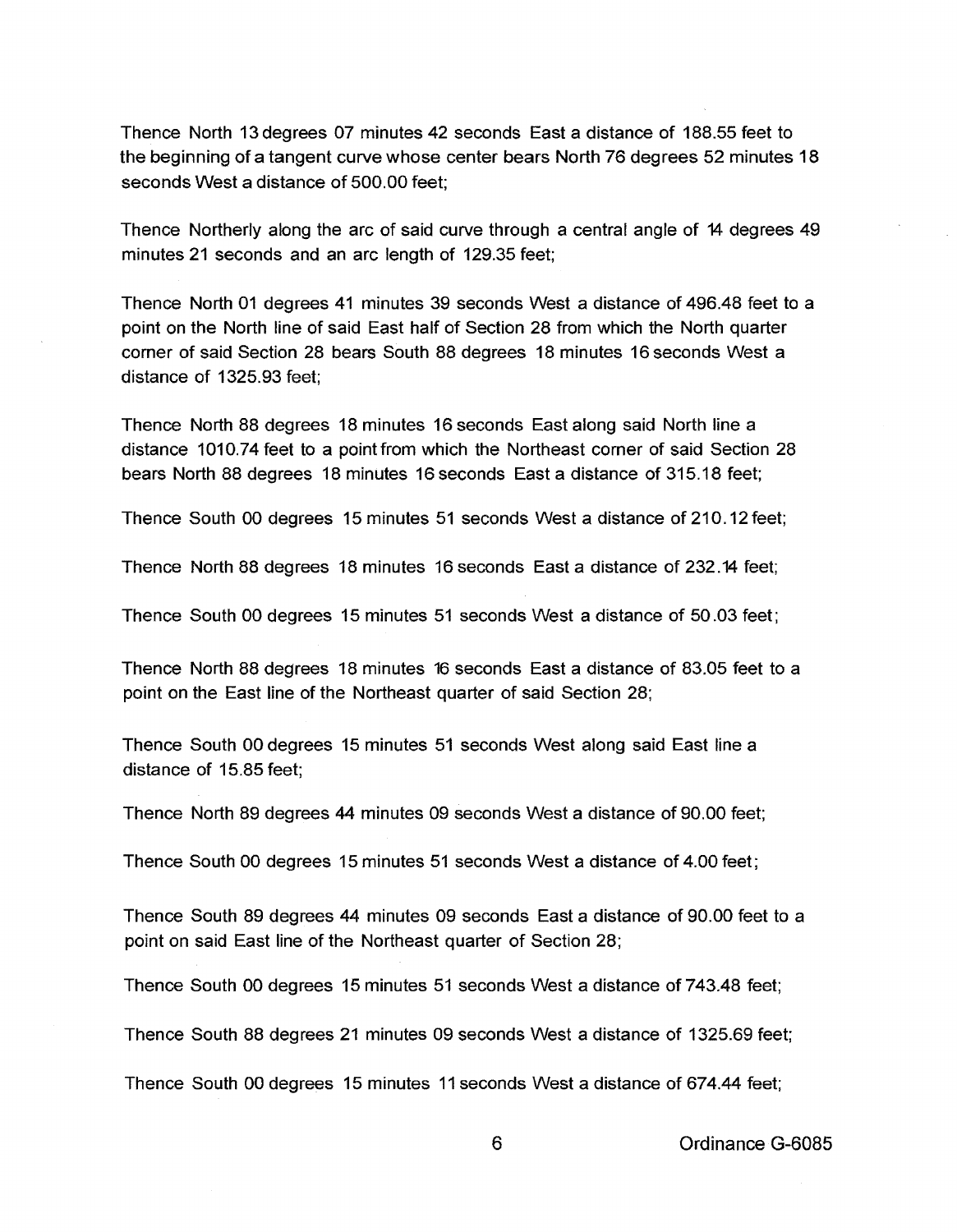Thence North 88 degrees 21 minutes 09 seconds East a distance of 1325.56 feet to a point on said East line of the Northeast quarter of Section 28;

Thence South 00 degrees 15 minutes 51 seconds West a distance of 949.37 feet to the East quarter corner of said Section 28;

Thence South 00 degrees 14 minutes 52 seconds West a distance of 2125.49 feet;

Thence South 88 degrees 30 minutes 33 seconds West a distance of 742.79 feet;

Thence South 56 degrees 15 minutes 44 seconds West a distance of 37.90 feet;

Thence South 88 degrees 30 minutes 33 seconds West a distance of 566.00 feet to the Point of Beginning.

Note: The above described parcel contains 5,752,845 square feet or 132.0671

#### Parcel1

That portion of the West half of Section 28 and the Southwest quarter of Section 21, Township 2 North, Range 1 East of the Gila and Salt River Base and Meridian, Maricopa County, Arizona described as follows:

Beginning at the Southwest corner of said Section 28 marked by a Maricopa County Highway Department brass cap in a handhole;

Thence North 00 degrees 18 minutes 04 seconds East along the West line of the Southwest quarter of said Section 28 a distance of 2,638.00 feet to the West quarter corner of said Section 28 marked by a Maricopa County Highway Department brass cap in a handhole;

Thence North 00 degrees 08 minutes 18 seconds East a distance of 2638.37 feet to the Northwest corner of said Section 28, said point also being the Southwest corner of said Section 21:

Thence North 00 degrees 03 minutes 05 seconds East along the West line of said Southwest quarter 2646.32 feet to the Northwest corner of said Southwest quarter(West quarter corner of Section 21);

Thence North 88 degrees 27 minutes 01 seconds East along the North line of said Southwest quarter (East-West mid-section line) 1461.01 feet to a point on the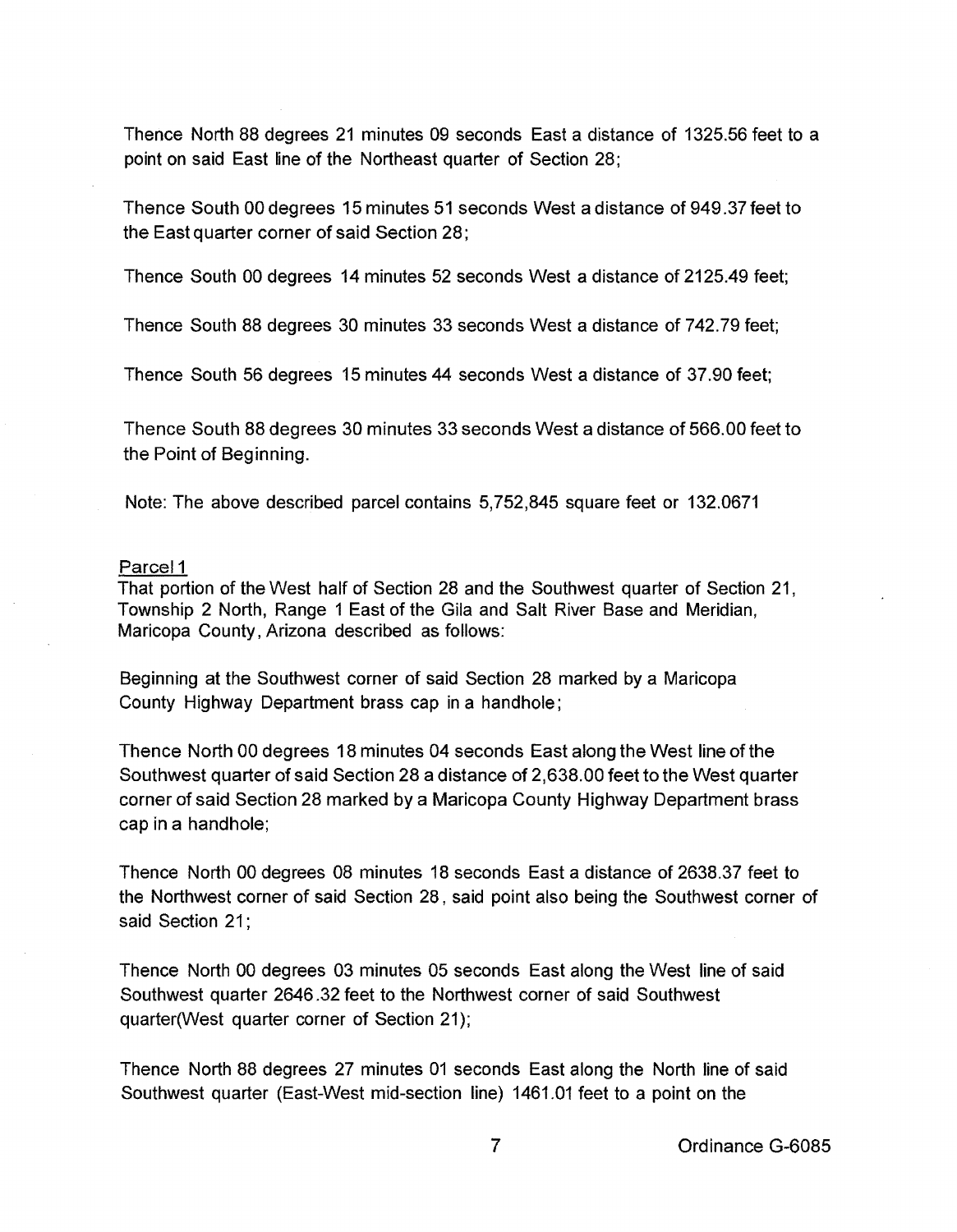Westerly right-of-way line of the Agua Fria Freeway (Loop 101) from which the center of Section bears North 88 degrees 27 minutes 01 seconds East, 1197.34feet;

Thence continuing along said right-of-way as follows;

South 22 degrees 27 minutes 19 seconds East, 95.60 feet; Thence South 24 degrees 15 minutes 37 seconds East, 1000.05 feet; Thence South 20 degrees 15 minutes 34 seconds East, 501.60 feet; Thence South 18 degrees 30 minutes 04 seconds East a distance of 476.28 feet; Thence South 11 degrees 18 minutes 42 seconds East a distance of 580.30 feet; Thence South 81 degrees 01 minutes 13 seconds West a distance of 614.97 feet;

Thence leaving said Westerly right of way line South 01 degrees 41 minutes 34 seconds East a distance of 47.00 feet to a point on the South line of said Southwest quarter of Section 21;

Thence along said South line South 88 degrees 18 minutes 26 seconds West a distance of 119.99 feet;

Thence leaving said South line South 01 degrees 41 minutes 34 seconds East a distance of 35.00 feet to a point on the Westerly right of way line of the Agua Fria Freeway (State Route Loop 101)

Thence along said Westerly right of way line as follows:

South 85 degrees 16 minutes 27 seconds East a distance of 402.52 feet; Thence South 76 degrees 26 minutes 16 seconds East a distance of 114.02 feet; Thence South 88 degrees 40 minutes 48 seconds East a distance of 190.26 feet; Thence South 23 degrees 17 minutes 15 seconds East a distance of 117.28 feet; Thence South 05 degrees 20 minutes 43 seconds East a distance of 484.94 feet; Thence South 04 degrees 19 minutes 58 seconds East a distance of 1003.19 feet; Thence South 00 degrees 14 minutes 28 seconds West a distance of 1000.00 feet; Thence South 02 degrees 02 minutes 58 seconds East a distance of 500,40 feet; Thence South 01 degrees 23 minutes 13 seconds West a distance of 500.10 feet;

Thence South 08 degrees 22 minutes 16 seconds West a distance of 707.11 feet; Thence South 00 degrees 45 minutes 26 seconds West a distance of 725.40 feet; Thence South 46 degrees 45 minutes 27 seconds West a distance of 99.71 feet;

Thence South 88 degrees 30 minutes 13 seconds West a distance of 200.00 feet; Thence South 01 degrees 29 minutes 47 seconds East a distance of 80.00 feet to to

8 Ordinance G-6085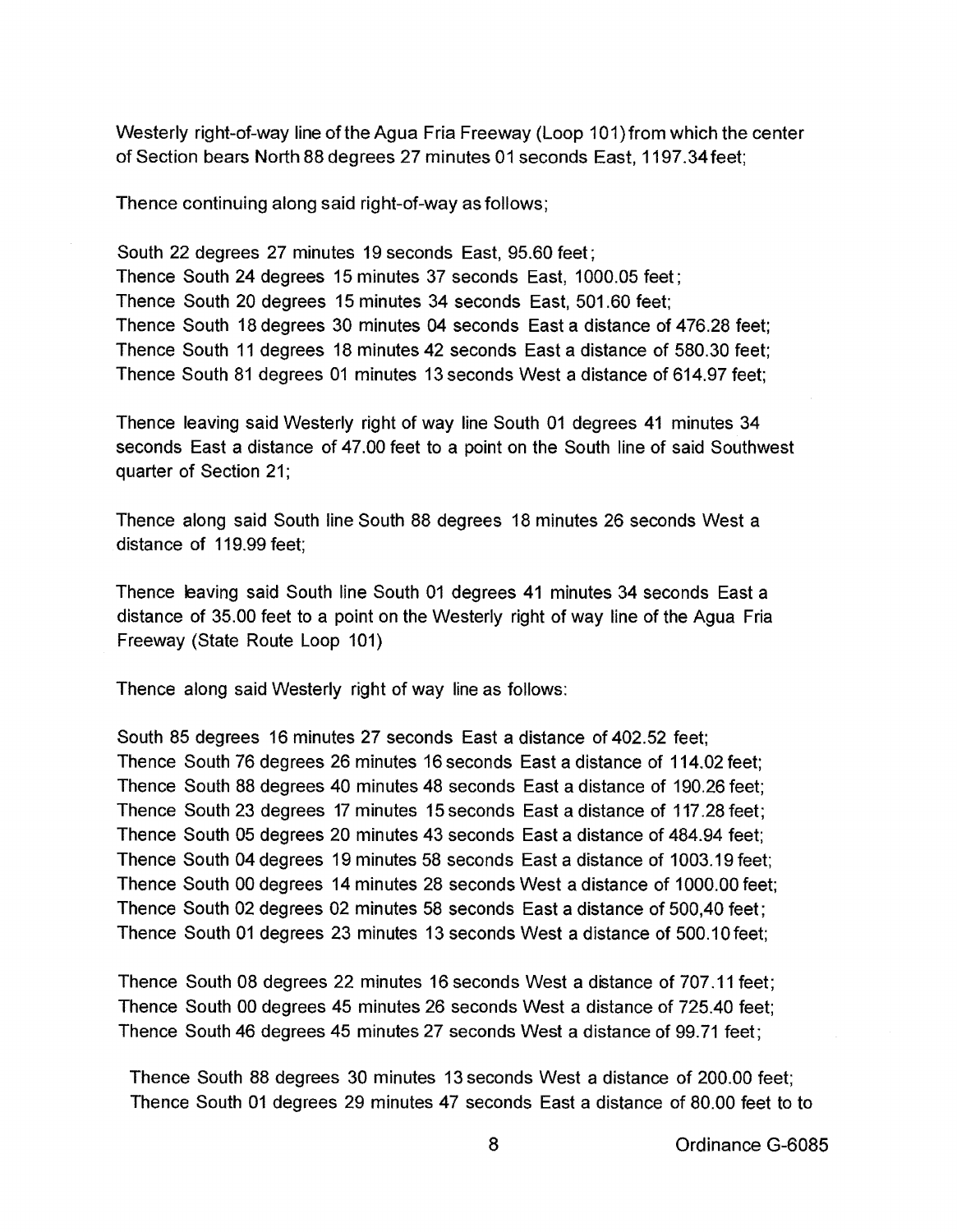a point on the South line of said Southwest quarter of Section 28 from which the South quarter corner of said Section 28 bears North 88 degrees 30 minutes 13 seconds East a distance of 516.49 feet;

Thence South 88 degrees 30 minutes 13 seconds West a distance of 2133.03 feet to the Point of Beginning.

Note: The above described parcel contains 18,079,883 square feet or 415 .0570 acres more or less.

#### Parcel<sub>2</sub>

A portion of "Aigodon Medical Office Park" as recorded in Book 978 of Maps, Page 34, records of Maricopa County and "Map of Dedication for 93rd Avenue Alignment", as recorded in Book 983 of Maps, Page 31, records of Maricopa County and a portion of the East half of Section 28, Township 2 North, Range 1 East of the Gila and Salt River Base and Meridian, Maricopa County, Arizona described as follows:

Commencing at the Southeast corner of said Section 28 marked by a City of Phoenix brass cap in a handhole;

Thence South 88 degrees 30 minutes 33 seconds West along the South line of said East half of Section 28 a distance of 1,325.00 feet;

Thence North 01 degrees 29 minutes 27 seconds West a distance of 39.07 feet to a Point on the Easterly right of way line of the Agua Fria Freeway (State Route Loop 101) and the Point of Beginning;

Thence along said Easterly right of way line as follows:

North 89 degrees 02 minutes 12 seconds West a distance of 722.40 feet; Thence North 85 degrees 22 minutes 31 seconds West a distance of 140.80 feet; Thence South 88 degrees 30 minutes 33 seconds West a distance of 60.00 feet; Thence North 52 Degrees 22 Minutes 47 Seconds West a distance of 82.85 feet; Thence North 04 Degrees 23 Minutes 29 Seconds West a distance of 1421.54 feet;

Thence North 02 Degrees 02 Minutes 58 Seconds West a distance of 500.40 feet; Thence North 01 Degrees 23 Minutes 13 Seconds East a distance of 1500.30 feet; Thence North 08 degrees 12 minutes 39 seconds East a distance of 504.88 feet; Thence North 00 Degrees 53 Minutes 32 Seconds East a distance of 1020.28 feet; Thence North 29 Degrees 22 Minutes 34 Seconds East a distance of 130.03 feet; Thence North 80 Degrees 17 Minutes 59 Seconds East a distance of 323.16 feet;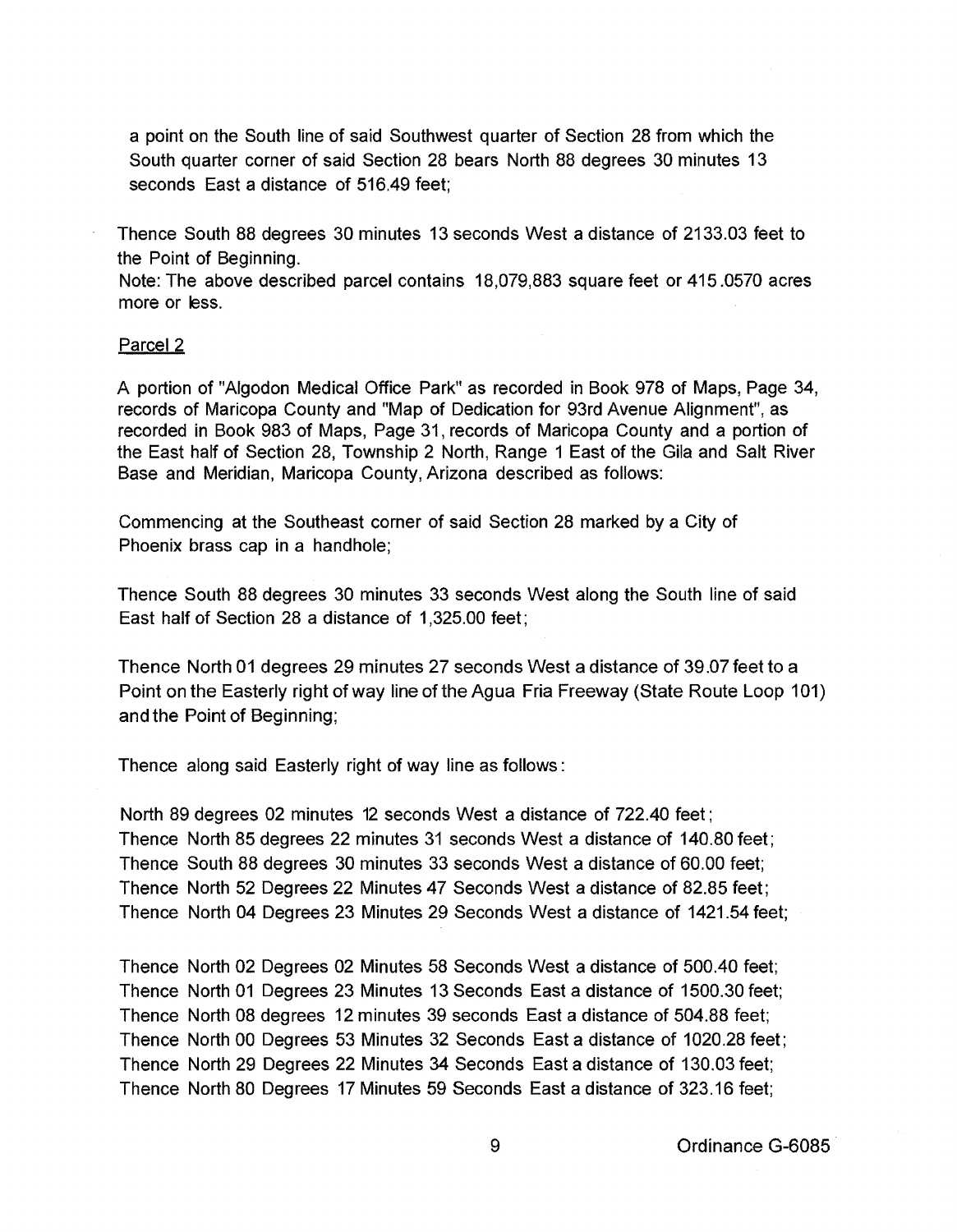Thence leaving said easterly right of way line, North 01 Degrees 41 Minutes 44 Seconds West a distance of 55.00 feet to a point on the North line of said East half of Section 28 from which the North quarter corner bears South 88 degrees 18 minutes 16 seconds West a distance of 691.80 feet;

Thence North 88 degrees 18 minutes 16 seconds East along said North line a distance 634.13 feet to a point from which the Northeast corner of said Section 28 bears North 88 degrees 18 minutes 16 seconds East a distance of 1325.93 feet said point also being a point on the centerline of that particular water and sewer easement as described in Book 983 of Maps, Page 31, records of Maricopa. County, Arizona;

Thence along said centerline as follows;

South 01 degrees 41 minutes 39 seconds East a distance of 496.48 feet to the beginning of a tangent curve whose center bears South 88 degrees 18 minutes 21 seconds West a distance of 500.00 feet;

Thence along the arc of said curve through a central angle of 14 degrees 49 minutes 21 seconds and an arc length of 129,35 feet;

Thence South 13 degrees 07 minutes 42 seconds West a distance of 188.55 feet to the beginning of a tangent curve whose center bears South 76 degrees 52 minutes 1.8 seconds East a distance of 500.00 feet;

Thence along the arc of said curve through a central angle of 12 degrees 52 minutes 31 seconds and an arc length of 112.36 feet;

Thence South 00 degrees 15 minutes 11 seconds West a distance of 776.99 feet to the beginning of a tangent curve whose center bears South 89 degrees 44 minutes 49 seconds East a distance of 500.00 feet;

Thence along the arc of said curve through a central angle of 14 degrees 23 minutes 30 seconds and an arc length of 125.59 feet;

Thence South 14degrees 08 minutes 19 seconds East a distance of 200.61 feet to the beginning of a tangent curve whose center bears South 75 degrees 51 minutes 41 seconds West a distance of 500.00 feet;

Thence along the arc of said curve through a central angle of 26 degrees 05 minutes 36 seconds and an arc length of 227.71 feet;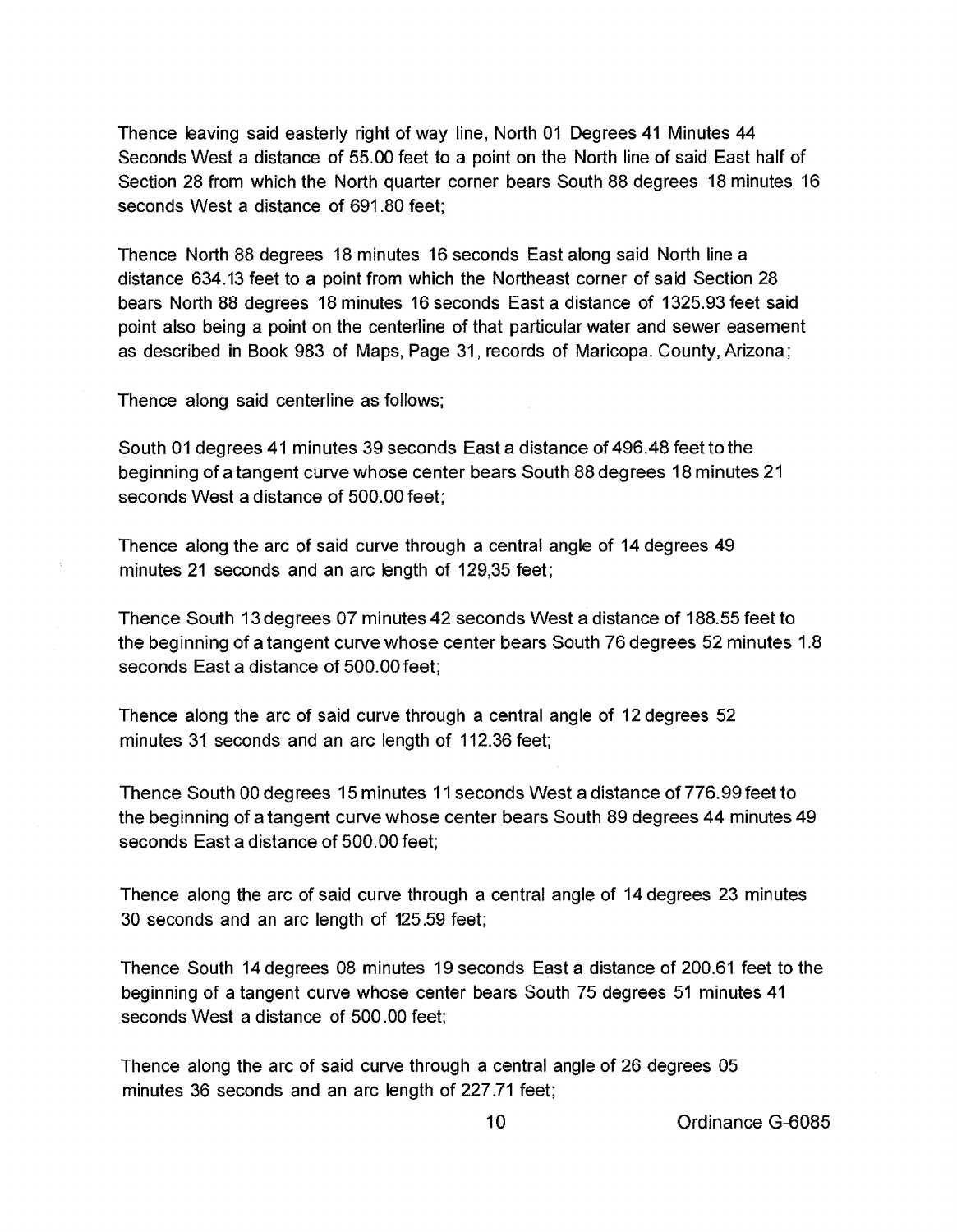Thence South 11 degrees 57 minutes 17 seconds West a distance of 150.00 feet to the beginning of a tangent curve whose center bears South 78 degrees 02 minutes 43 seconds East a distance of 1000.00 feet;

Thence along the arc of said curve through a central angle of 11 degrees 42 minutes 25 seconds and an arc length of 204.33 feet to a point on the centerline of 93rci Avenue as described in said Book 978 of Maps, Page 34, records of Maricopa County, Arizona;

Thence along said centerline as follows;

South 00 degrees 14 minutes 52 seconds West a distance of 815.18feet to the beginning of a tangent curve whose center bears North 89 degrees 45 minutes 08 seconds West a distance of 500.00 feet;

Thence along the arc of said curve through a central angle of 43 degrees 16 minutes 58 seconds and an arc length of 377.71 feet;

Thence South 43 degrees 31 minutes 50 seconds West a distance of 230.37 feet to the beginning of a tangent curve whose center bears South 46 degrees 28 minutes 10 seconds East a distance of 400.00 feet;

Thence along the arc of said curve through a central angle of45 degrees 01 minutes 17 seconds and an arc length of 314.31 feet;

Thence South 01 degrees 29 minutes 27 seconds East a distance of 100.00 feet to the beginning of a tangent curve whose center bears North 88 degrees 30 minutes 33 seconds East a distance of 400.00 feet;

Thence along the arc of said curve through a central angle of 90 degrees 00 minutes 00 seconds and an arc length of 628.32 feet;

Thence South 01 degrees 29 minutes 27 seconds East a distance of 560.93 feet to the Point of Beginning.

Note: The above described parcel contains 5,097,524 square feet or 117.0231 acres more or less.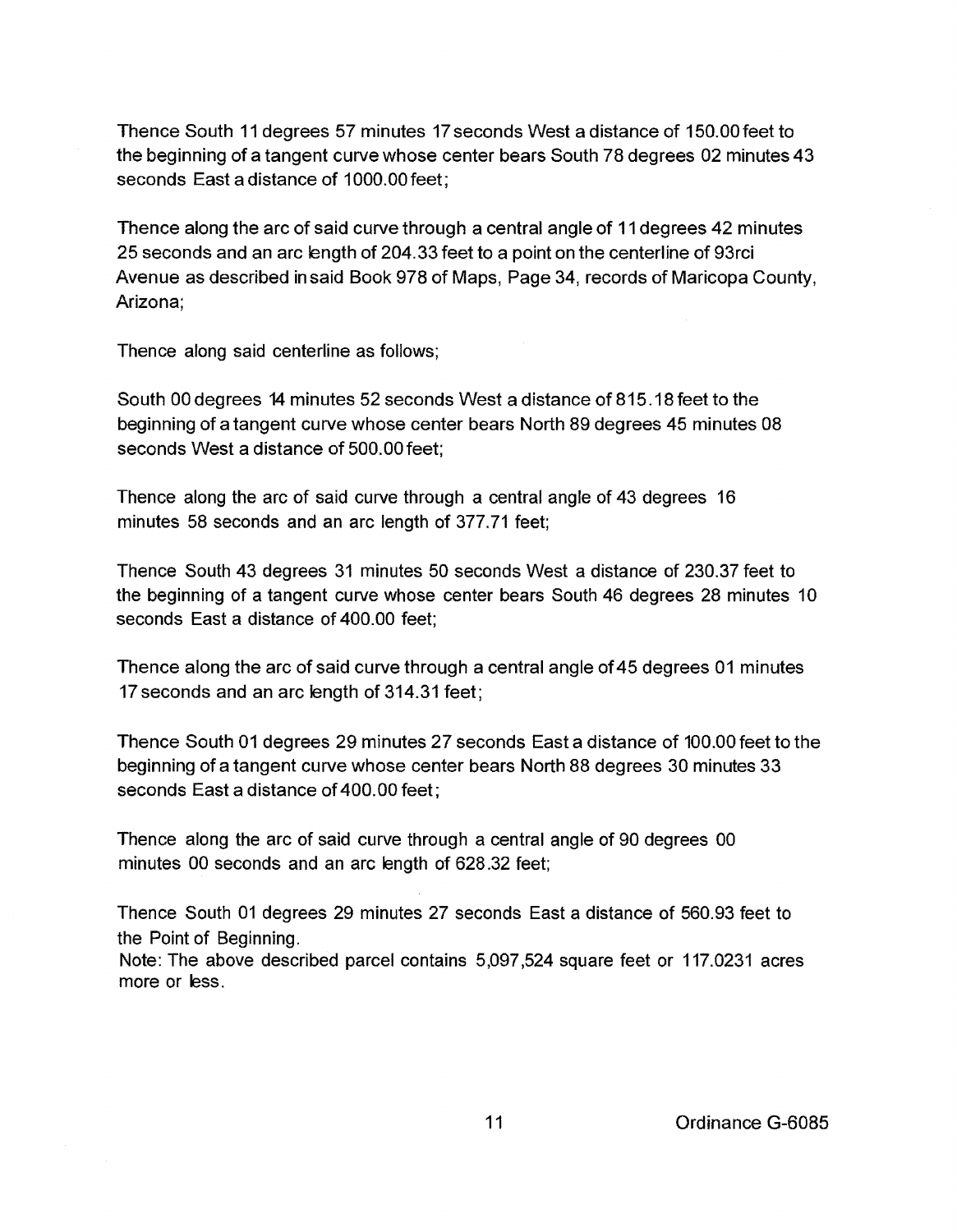## Parcel3

That portion of the Southeast quarter of Section 21, Township 2 North, Range 1 East of the Gila and Salt River Base and Meridian, Maricopa County, Arizona described as follows:

Commencing at the Southeast corner of said Section 21 marked by a brass cap in a handhole;

Thence South 88 degrees 18 minutes 16 seconds West along the South line of the Southeast quarter of said Section 21 a distance of 1,325.93 feet;

Thence North 00 degrees 34 minutes 45 seconds East a distance of 40.03 feet to the Point of Beginning;

Thence North 87 degrees 41 minutes 05 seconds West a distance of 847 .80feet;

Thence North 01 degrees 41 minutes 44 seconds West a distance of 260.70 feet;

Thence North 88 degrees 42 minutes 19 seconds East a distance of 858.22 feet;

Thence South 00 degrees 34 minutes 45 seconds West a distance of 314.24 feet to the Point of Beginning.

Note: The above described parcel contains 245,014 square feet or 5.6247 acres

### Remainder

That part of Section 21, Township 2 North, Range 1 East of the Gila and Salt River Base and Meridian, Maricopa County, Arizona, described as follows:

From the Southeast corner of said Section 21, measure; thence South 88 degrees 18 minutes 16 seconds West along the South line of the Southeast quarter of said Section 21, 1325.93 feet to the Southwest corner of the Southeast quarter of the Southeast quarter of said Section 21; thence North 00 degrees 34 minutes 45 seconds East along the West line of said Southeast quarter of the Southeast quarter of Section 21, 354.28 feet to the Point of Beginning; thence South 88 degrees 42 minutes 19 seconds West, 858.22 feet to a point on the Easterly right-of-way of the Agua Fria Freeway, State Route 417;

thence continuing along said right-of-way as follows: thence South 88 degrees 18 minutes 16 seconds West, 206.57 feet;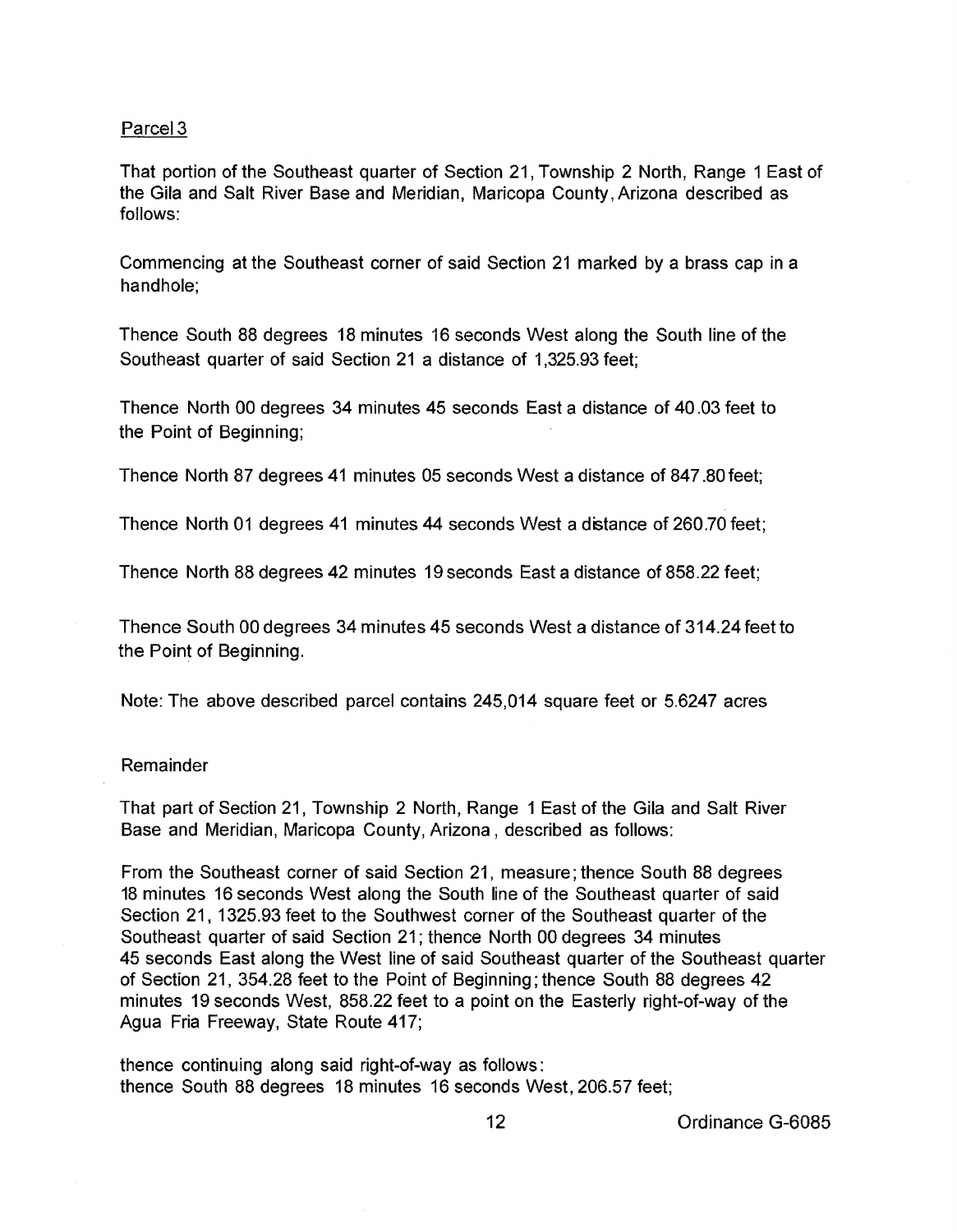thence North 20 degrees 05 minutes 02 seconds West, 515.95 feet;

thence North 26 degrees 21 minutes 15 seconds West, 188.69 feet to a point on the North-South mid-section line from which the South quarter corner of said Section 21 bears South 00 degrees 11 minutes 48 seconds West, 1021.65 feet; thence continuing North 26 degrees 21 minutes 15 seconds West, 344.16 feet; thence North 29 degrees 24 minutes 26 seconds West, 501.60 feet; thence **North** 

25 degrees 24 minutes 23 seconds West, 942.10 feet to a point on the East-West mid- section line from which the West quarter corner of said Section 21 bears South 88 degrees 27 minutes 01 seconds West, 1849.23 feet; Thence leaving said Easterly right- of-way line North 88 degrees 27 minutes 01 seconds East along said East-West mid- section line, 809.12 feet to the center of said Section 21; thence continuing North 88 degrees 27 minutes 01 seconds East along said East-West mid-section line, 2686 .86 feet to the East quarter corner of said Section 21; thence South 00 degrees 57 minutes 45 seconds West along the East line of the Southeast quarter of said Section  $21'$ .

1317.22 feet to the Northeast corner of the Southeast quarter of the Southeast quarter of said Section 21; thence South 88 degrees 22 minutes 41 seconds West, 1334.68 feet to the Northwest corner of said Southeast quarter of the Southeast quarter of Section 21; thence South 00 degrees 34 minutes

45 seconds West along the West line of said Southeast quarter of the Southeast quarter of Section 21,964.28 to the Point of Beginning.

Note: The above described parcel contains: Gross: 5,383,952 square feet or 123.5985 acres.